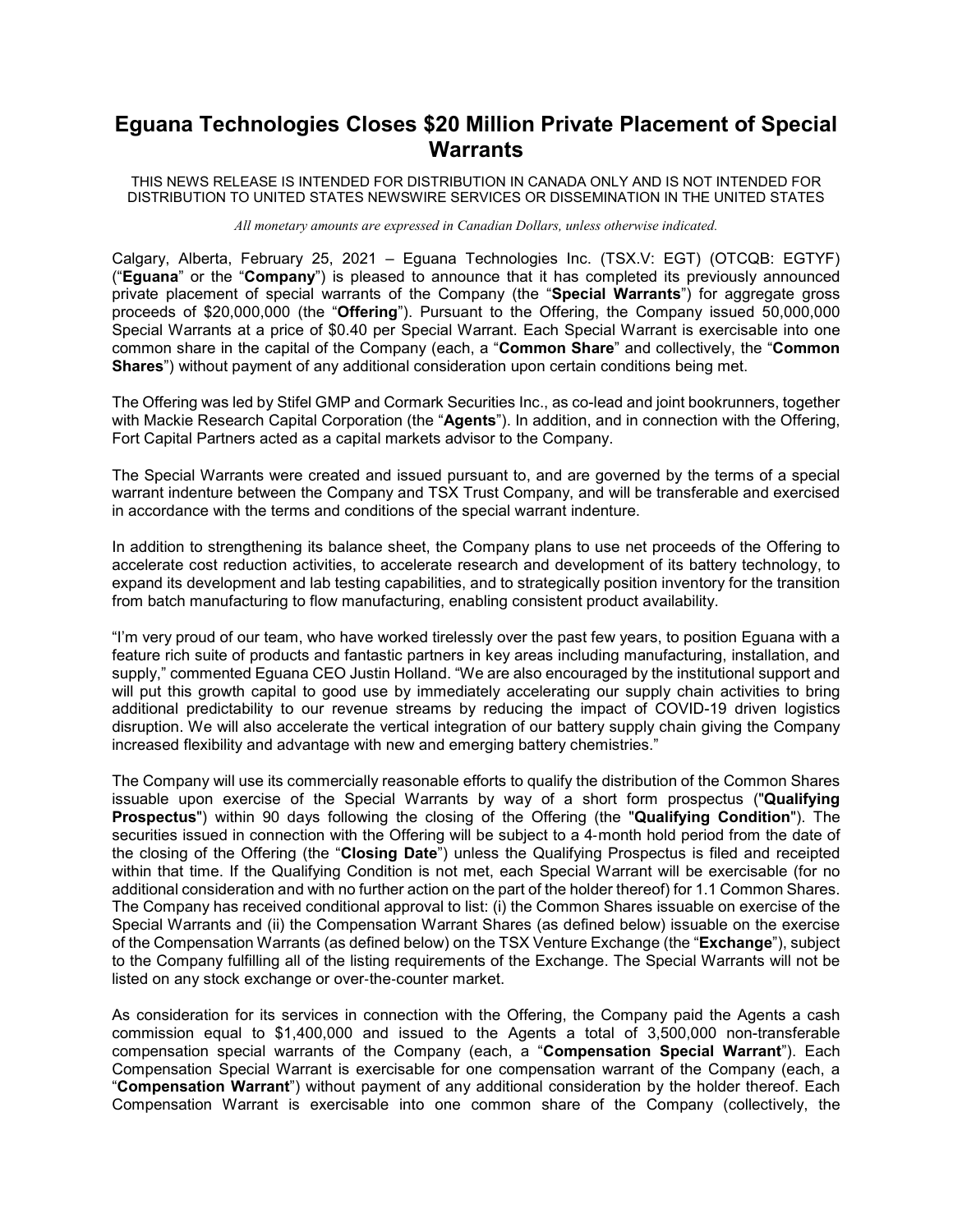"**Compensation Warrant Shares**") at an exercise price of \$0.40 per share for a period of 24 months from the Closing Date.

Certain directors and officers of the Company participated in the Offering. As a result, the foregoing constitutes a related-party transaction under Multilateral Instrument 61-101 - *Protection of Minority Security Holders in Special Transactions* ("**MI 61-101**"). This transaction is exempt from the formal valuation and minority shareholder approval requirements of MI 61-101 pursuant to sections 5.5(a) and 5.7(1)(a) of MI 61-101 as neither the fair market value of the securities issued, nor the consideration provided therefore exceed 25% of the Company's market capitalization.

**This press release shall not constitute an offer to sell or the solicitation of an offer to buy nor shall there be any sale of the securities in any state in which such offer, solicitation or sale would be unlawful. The securities being offered have not been, nor will they be, registered under the United States Securities Act of 1933, as amended (the "1933 Act") and may not be offered or sold to, or for the account or benefit of, persons in the United States or "U.S. persons" (as such term is defined in Regulation S under the 1933 Act) absent registration or an applicable exemption from the registration requirements of the 1933 Act any application state securities laws.**

## **About Eguana Technologies Inc.**

Based in Calgary, Alberta Canada, Eguana Technologies (EGT: TSX.V) (OTCQB: EGTYF) designs and manufactures high performance residential and commercial energy storage systems. Eguana has two decades of experience delivering grid edge power electronics for fuel cell, photovoltaic and battery applications, and delivers proven, durable, high quality solutions from its high capacity manufacturing facilities in Europe and North America.

With thousands of its proprietary energy storage inverters deployed in the European and North American markets, Eguana is one of the leading suppliers of power controls for solar self-consumption, grid services and demand charge applications at the grid edge.

To learn more, visit www.EguanaTech.com or follow us on Twitter @EguanaTech

*Neither the TSXV nor its Regulation Services Provider (as that term is defined in the policies of the TSXV) accepts responsibility for the adequacy or accuracy of this news release.* 

## *Cautionary Statement Regarding Forward-Looking Information*

This news release contains "forward-looking statements" that are based on expectations, estimates, projections and interpretations as at the date of this news release. Forward-looking statements are frequently characterized by words such as "plan", "expect", "project", "seek", "intend", "believe", "anticipate", "estimate", "suggest", "indicate" and other similar words or statements that certain events or conditions "may" or "will" occur, and include, without limitation, statements regarding the use of proceeds of the Offering, the impact of COVID-19, the expected timing for obtaining a final receipt for the Qualifying Prospectus and receipt of all requisite regulatory approvals, the Company's future financial and business plans and the expected effects thereof. Such forward looking statements involve known and unknown risks, uncertainties and other factors which may cause the actual results, performance or achievements of the Company to be materially different from any future results, performance or achievements expressed or implied by such forward-looking statements. Such risks and other factors may include, but are not limited to, the ability to obtain all requisite regulatory approvals including the approval of the Exchange and those of the securities regulatory authorities in respect of a Qualifying Prospectus; the Company may not use the proceeds of the Offering as intended; the results of business operation; the ability of the Company to acquire further customers; timing and availability of external financing on acceptable terms, the uncertainty surrounding the spread of COVID-19 and the impact it will have on the Company's operations and economic activity in general and those risk factors outlined in the Company's management discussion and analysis as filed on SEDAR. The Company does not undertake to update any forward-looking information except in accordance with applicable securities laws.